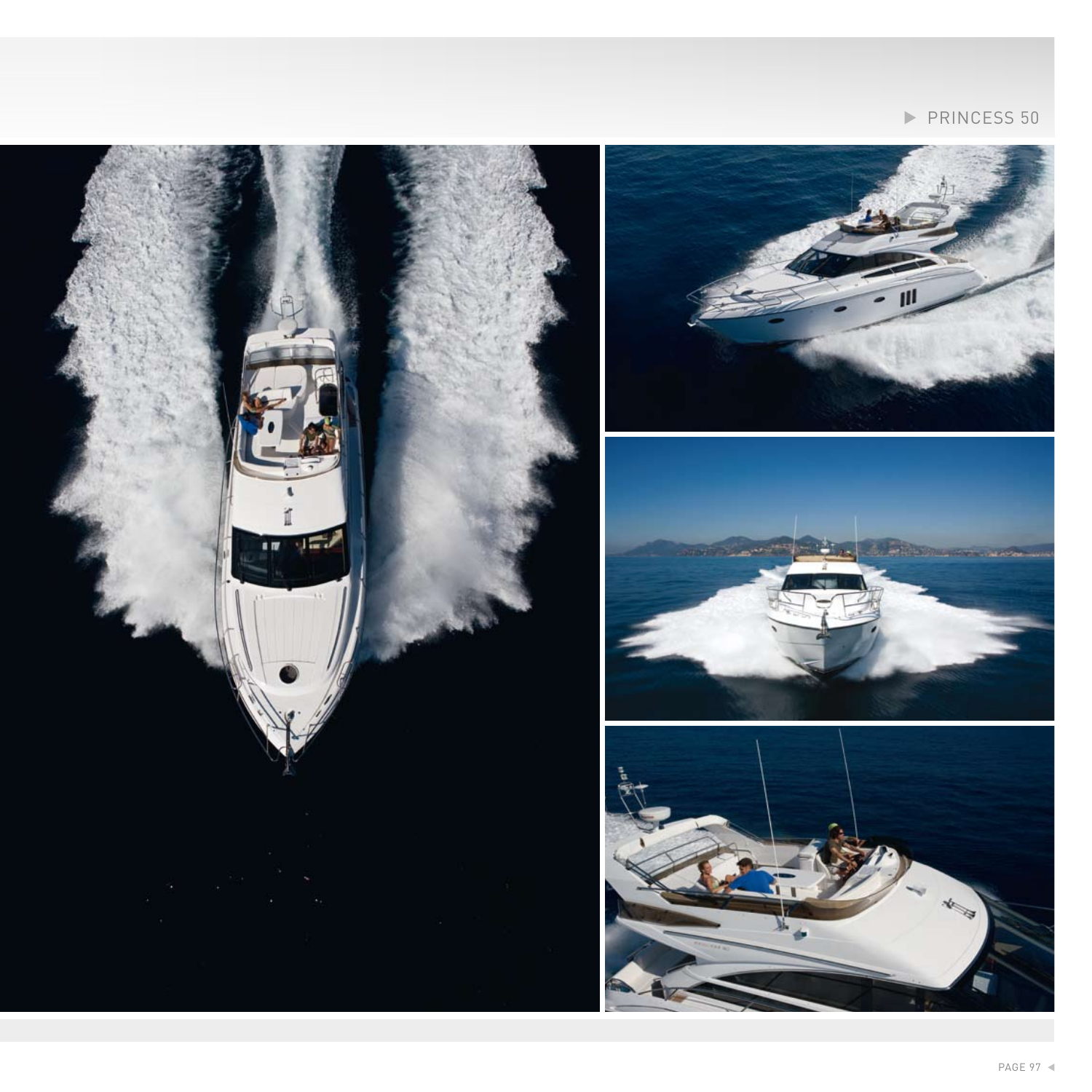



Flybridge layout



Upper accommodation layout



Lower accommodation layout